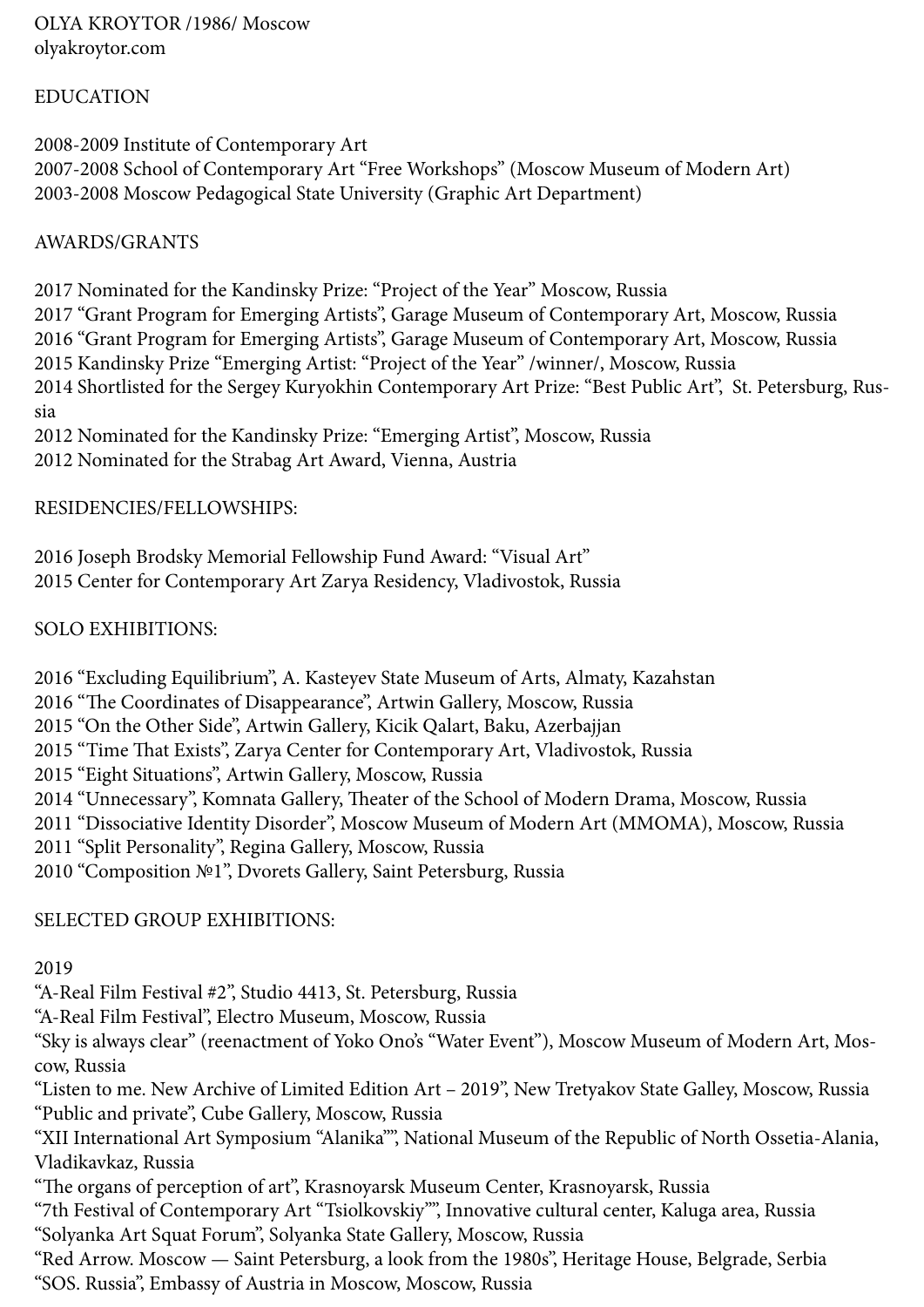"In Residence: From the Collection of Zarya Center for Contemporary Art", Center for Contemporary Art Zarya, Vladivostok, Russia "Invited By", Solyanka State Gallery, Moscow, Russia

2018

"Co-autor", Creative Industrial Cluster "Octave", Tula, Russia "The Marvellous Cacophony", Belgrade biennale of contemporary art, 57th October Salon, Belgrade City Museum, Belgrade, Serbia "2344. Penetration", Central Exhibition Hall Manege, Moscow, Russia "Anatomy of fairytale", Pörnbach Contemporary, Munich, Germany "Hair", Moscow Museum of Modern Art, Moscow, Russia

2017

"CREATurE Live Art: International Performance Art Festival", Post Gallery, Kaunas, Lithuania "New Literacy", 4th Ural Industrial Biennale of Contemporary Art, Main Project "Decay"(video art), Ekaterinburg, Russia "Empatheia", Schusev State Museum of Architecture, Moscow, Russia "Siberian Utopia", KANSK International Architectural Festival, Kansk, Russia "A quoi rêvent les forêts? ", Galerie Les filles du calvaire, Paris, France "Luther und die Avantgarde", Old Prison, Wittenberg, Germany "Man as Bird. Images of Journeys", Special Project of the Pushkin State Museum of Fine Arts for La Biennale di Venezia 57th International Art Exhibition, Palazzo Soranzo Van Axel, Venice, Italy "Internal Manifesto", Ground Hodynka Gallery, Moscow, Russia "Prokofiev's 3D Dimension", Sergei Prokofiev Museum, Moscow, Russia "Dream Movie Theater", Ground Peschanaya Gallery, Moscow, Russia

2016

"DIALOGUE: Contemporary Art From Russia", KBS Art Center, Seoul, South Korea "Transcendent Piano Festival", Muzeon Park of Arts, Moscow, Russia "After Glamour", Kunst im Tunnel, Dusseldorf, Germany "Shelter", Archstoyanie Festival of Landscape Objects, Moscow, Russia "DADA Festival", The National Center for Contemporary Arts, Moscow, Russia "Co-Author", Center of City Culture, Perm, Russia "BALAGAN. Contemporary Art From the Former Soviet Union and Other Mythical Places", Kuhlhaus, Berlin, Germany "Martyr", ArtRu Gallery, Moscow, Russia

2015

"Practice Contact", 11th Krasnoyarsk Museum Biennale, Krasnoyarsk Museum Center, Krasnoyarsk, Russia

"Remember Tomorrow", Street Art Museum, St. Petersburg, Russia

"ARTBAT FEST 6", Almaty, Kazakhstan

"Influence", ARTPLAY Design Center, Moscow, Russia

"The Fest", Krasnoyarsk Museum Center, Krasnoyarsk, Russia

"People in the City", The National Center for Contemporary Arts, Moscow, Russia

"Ceremonial Portrait", 50A Studio, Moscow, Russia

"Russian Performance: A Cartography of its History", Garage Museum of Contemporary Art, Moscow, Russia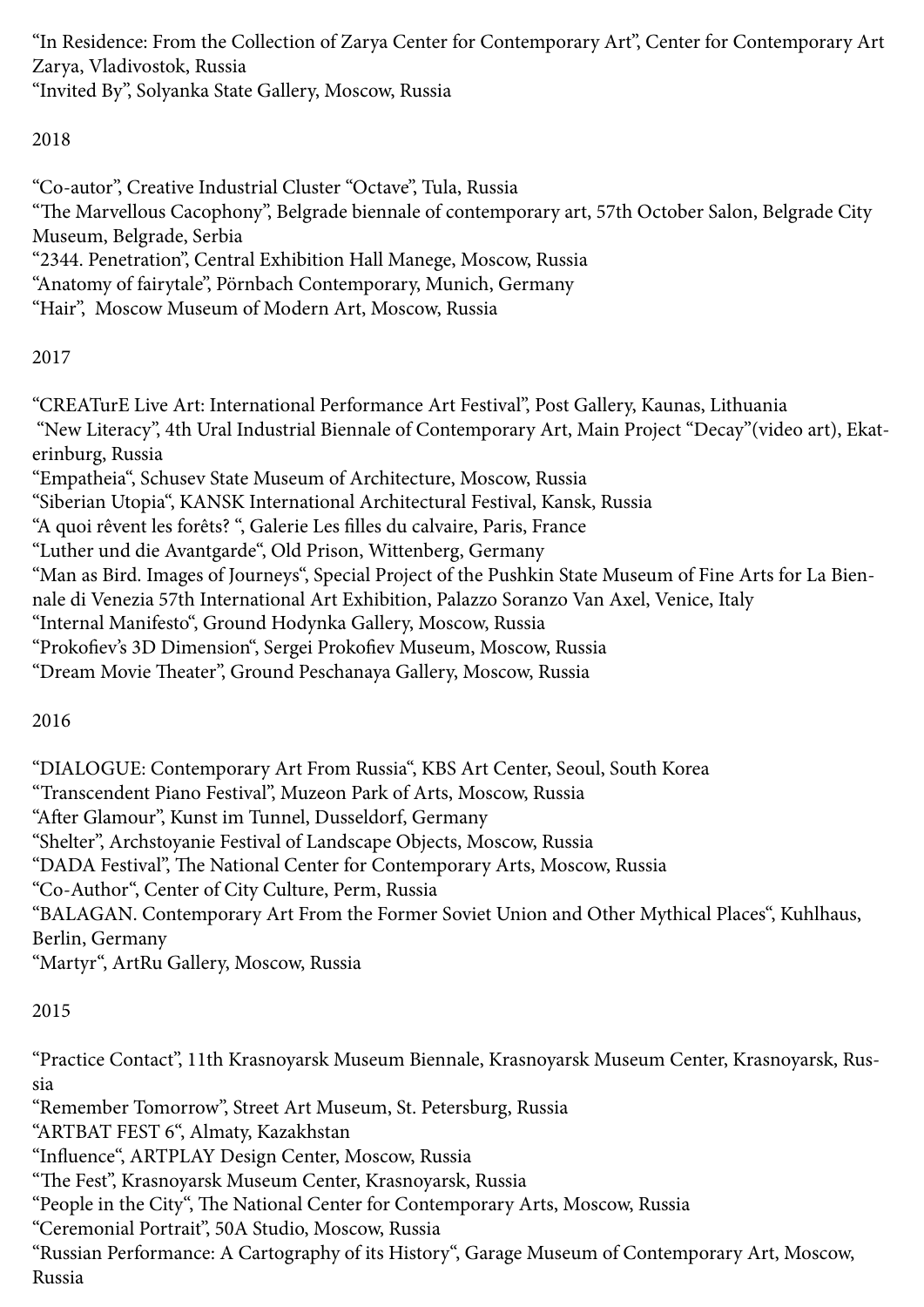## 2014

"What We Hear, When We Look? ", Parallel Program Manifesta'10, First Cadet Corps, St. Petersburg, Russia "A Time for Dreams", Main project of the 4th Moscow International Biennale for Young Art, Museum of Moscow, Moscow, Russia "Moscow. Barocco", Parallel program of the 4th Moscow International Biennale for Young Art, Triumph Gallery, Moscow, Russia "Don't Even Dream!", Parallel program of the 4th Moscow International Biennale for Young Art, RuArts Gallery, Moscow, Russia "Do It", Garage Museum Of Contemporary Art, Moscow, Russia "After the Comic", Erarta Museum, St. Petersburg, Russia

# 2013

"Stability. Ghosts", Random Gallery, Moscow, Russia "Always in the Vanguard", Murray Edwards College, Cambridge, England "Part of the Whole", 5th Moscow Biennale of Contemporary Art, Winzavod Center for Contemporary Art, Moscow, Russia "Expansion of the Subject", Moscow Museum of Modern Art (MMOMA), Moscow, Russia

"Out of the Forest", Archstoyanie Festival of Landscape Objects, Kaluga Region, Russia

## 2012

"The Reset", Red October Gallery, Moscow, Russia

"V\_museum - Platform Moscow", Haus der Berliner Festspiele, Berlin, Germany

"Between Heaven and Earth", Rizzordi Art Foundation, St. Petersburg, Russia

"Baltic Biennale of Contemporary Art", Rizzordi Art Foundation, St. Petersburg, Russia

"2nd Ural Industrial Biennale of Contemporary Art" (Main Project), Ekaterinburg, Russia

"Price", ArtRu Gallery, Moscow, Russia

"RussenKo", Kremlin-Bicetre City Hall, Kremlin-Bicetre, France

"Triple Reflection", Studio Kopecks, Moscow, Russia

"Vglaz", Pechersky Gallery, Moscow, Russia

# 2011

"Employment History", PRОЕКТ\_FАBRIКА, Moscow, Russia "Run", ArtSquat Forum, Moscow, Russia "Nuts", Regina Gallery, London, England "9 Days", Solyanka State Gallery, Moscow, Russia "Russian Space Art", ArtRu Gallery, Moscow, Russia "MODESTY", FLACON Factory, Moscow, Russia "Malevich Spiral", KOMNATA Gallery, Moscow, Russia "Russian Landscape", M&J Guelman Gallery, Moscow, Russia

# 2010

"A lot - A lot", Gallery on Vspolny, Society for the Encouragement of the Arts, Moscow, Russia "ArtDiplom 2010", Lyceum of the Russian Academy of Arts, Moscow, Russia Independent project within Art Moscow 2010, Central House of the Artist, Moscow, Russia "DO NOT DISTURB", Biennale for Young Art, 'Science 254', Moscow, Russia "No Translations", ArtRaum Gallery, Moscow, Russia "Bozar", ArtRaum Gallery, Moscow, Russia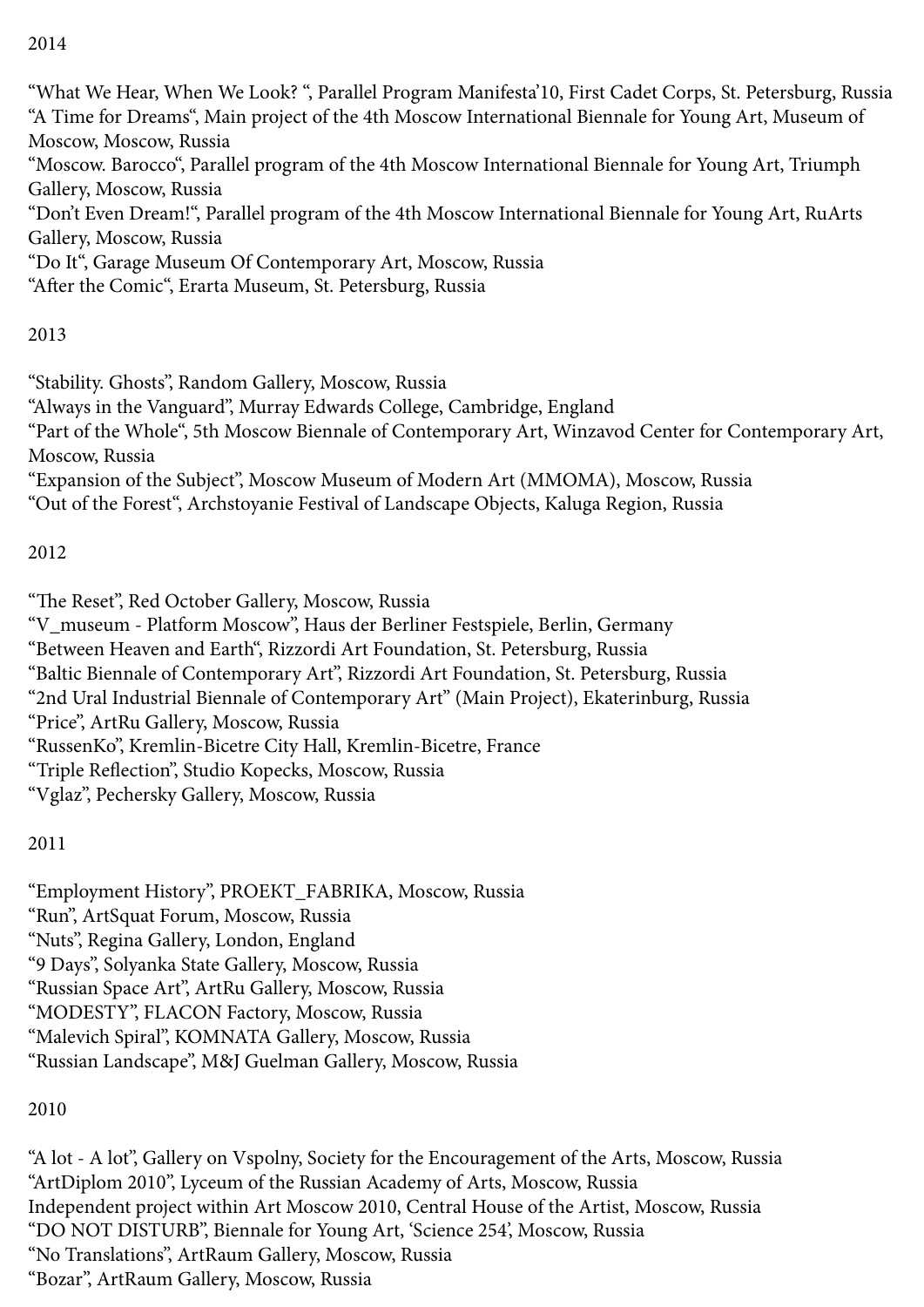"Fresco» Part I: "Shadow's Thirty Six Friends", ArtRaum Gallery, Moscow, Russia

2009

"Can't Take It Anymore", VCSI, Voronezh, Russia "Sputnik Art", TSUM, Moscow, Russia "Art After the End of History", Central Artist's House, Moscow, Russia "Graphics", ArtRaum Gallery, Moscow, Russia "Second Square", Open Scene Space, Moscow, Russia "Let Me Think", 3rd Moscow Biennale of Contemporary Art, Red October, Moscow, Russia SPEAKING ENGAGEMENTS: 2019 The educational environment, Moscow, Russia 2019 "7th Festival of Contemporary Art"Tsiolkovskiy"", Innovative cultural center, Kaluga area, Russia 2019 Galerie Solvay, Paris, France 2019 Feminization of Art Environment, Festival Communications, Media and Design, Digital Business Space, Moscow, Russia 2019 Higher School of Economics Art and Design School, Moscow, Russia 2019 Creative Industrial Cluster "Octave", Tula, Russia 2018 "Performance and actionism" Pioner Cinema, Moscow, Russia 2018 Multicenter "My territory", Tobolsk, Russia 2018 "How do awards and media influence to the creative career of young artists?» Cosmoscow Art Fair, Gostiny Dvor, Moscow, Russia 2018 Art + Blockchain, Loft "Aviator", Moscow, Russia 2017 Artist in a changing world, Cosmoscow Art Fair, Gostiny Dvor, Moscow, Russia 2017 Yeltsin Center Art Gallery, Ekaterinburg, Russia 2016 National Research University Higher School of Economics, Moscow, Russia 2016 Moscow Museum of Modern Art, The School of Contemporary Art "Free Workshops", Moscow, Russia 2016 Solyanka State Gallery, School of Performance PYRFYR, Moscow, Russia 2016 Garage Museum of Contemporary Art, Moscow, Russia 2016 V Moscow International Biennale for Young Art, Trechgornaya Factory, Moscow, Russia 2016 A. Kasteyev State Museum of Arts, Almaty, Kazahstan 2016 Solyanka State Gallery, PYRFYR Performance School, Moscow, Russia 2015 Solyanka State Gallery, PYRFYR Performance School, Moscow, Russia 2015 Zarya Center for Contemporary Art, Vladivostok, Russia 2014 The National Center for Contemporary Arts, Moscow, Russia COLLECTIONS: The New Tretyakov Gallery, Moscow, Russia Krasnoyarsk Museum Center, Krasnoyarsk, Russia

Gogova Art Foundation, Russia

Fundación Magnolia, Mexico

ZARYA Center for Contemporary Art, Vladivostok, Russia

# TEACHING EXPERIENCE

2019 *Learning Area* ''The Performance Art'' class 2011-2016 *The Bauman Moscow State Technical University,* class of Drawing and Descriptive Geometry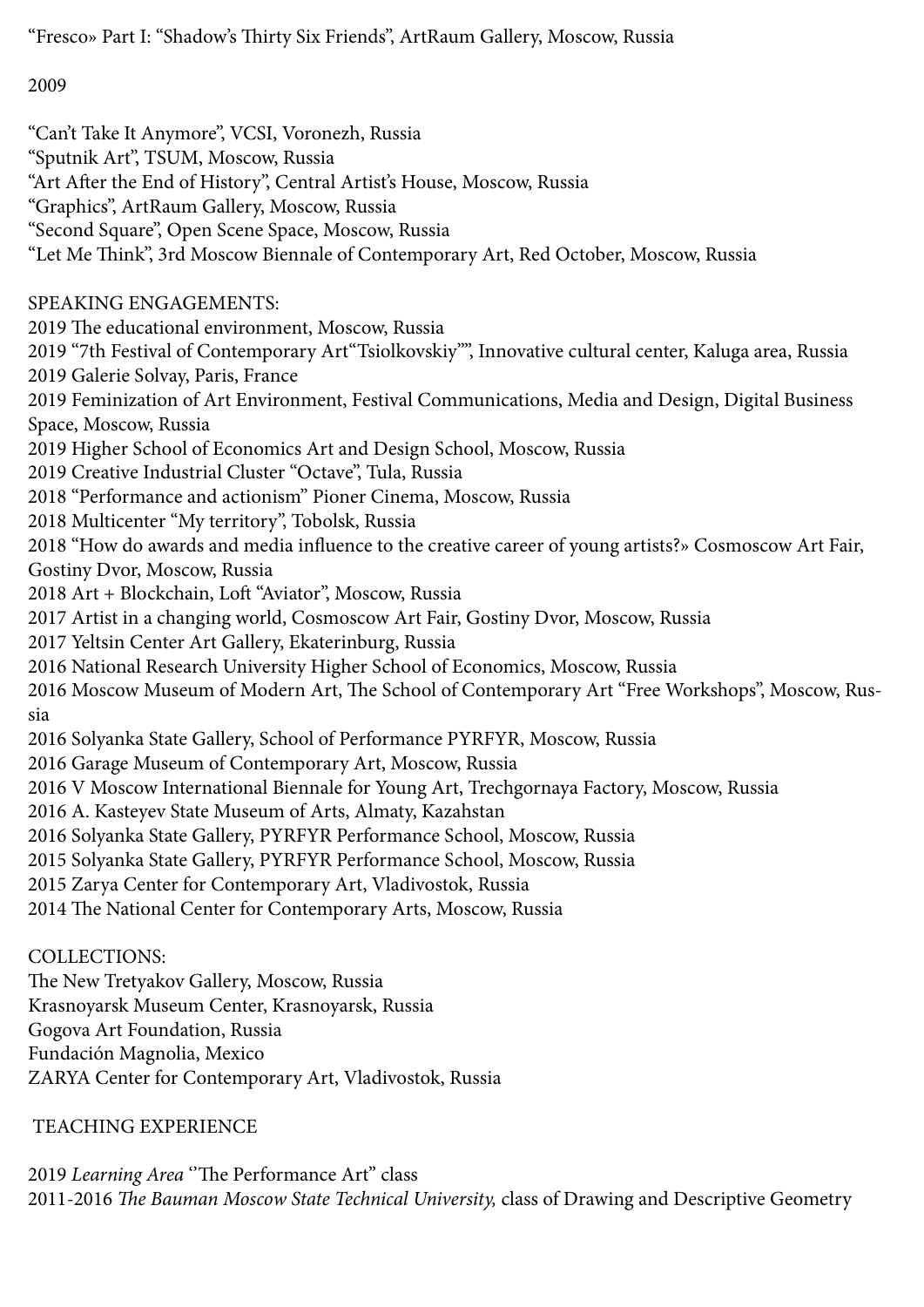PURFICATION /performance/ 2011 *Solyanka VPA Gallery, Moscow, Russia A special project of the 4th Moscow Biennale of Contemporary Art* Duration: 9 days, 5 hours/day

A study of memory and an attempt to understand it. A washing of floors, after the gallery's visitors, using hair as an attempt to cleanse of negative past experiences.

*https://www.youtube.com/watch?v=ODGPhyTU\_Ns&t=3s*

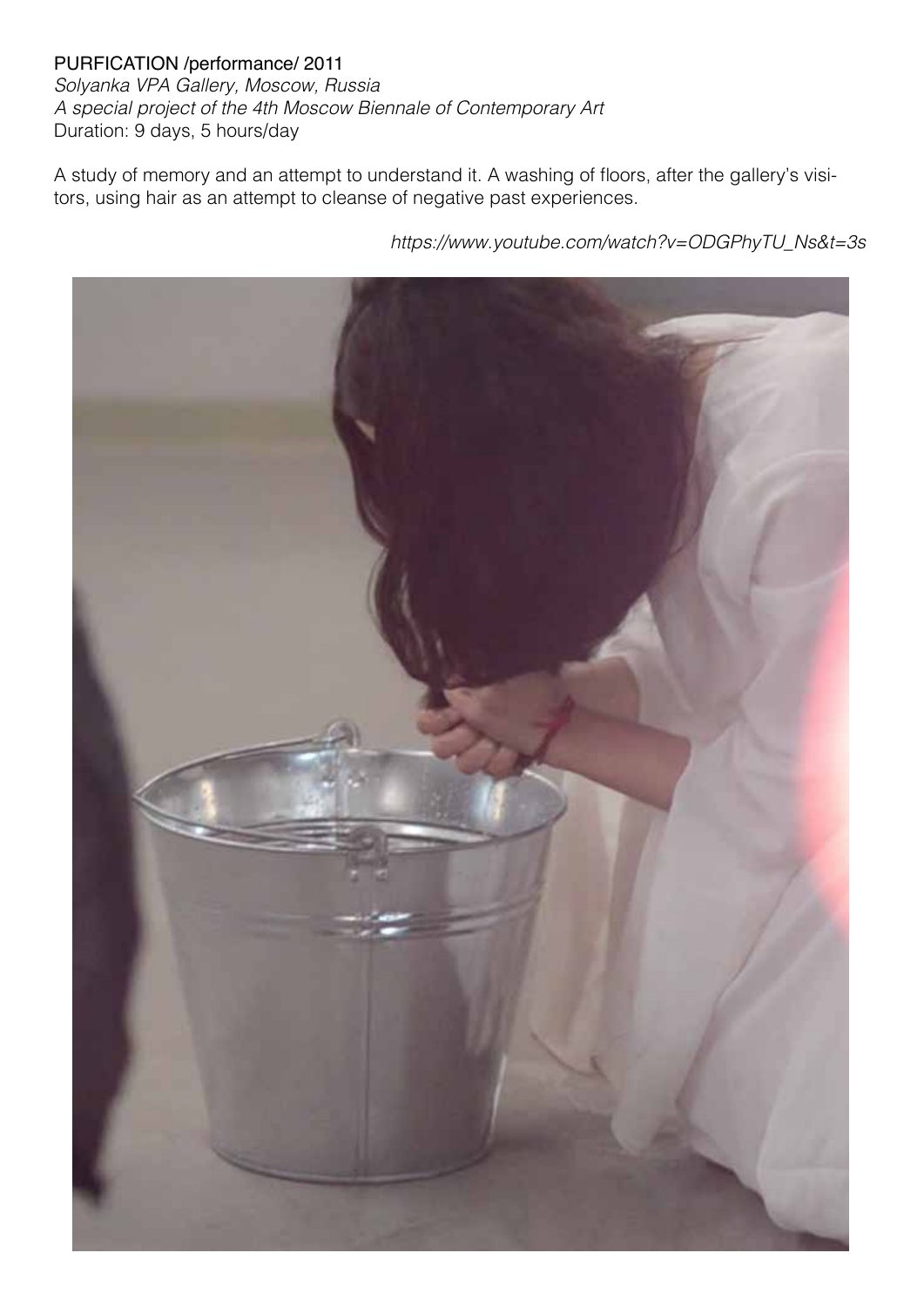

#### TIME THAT EXIST /performance/ 2015

*Center for Contemporary Art "Zarya", Vladivostok, Russia* Duration: 8h. 53min.

The performance "Time that exists" is the experience of understanding the conception of time. Every day, spent by a man, leaves an invisible trace on his course of life. One of the things, that are influencing us, is an absolutely immaterial substance of time. It seems, that time exists only in our thoughts, that we always hear around us "I have no time" " I wish I had more time", but you can neither see time nor touch it. During the performance, N.(artist) was digging up a part of the ground on the hill " Holodilnik" in Vladivostok, forming a hiking path. Every 2 hours the artist was fixing the time and placing the plates, which indicated current time. By the means of work, N. endows time with physical shapes. The flag "Time that exists" – affirmation of time's materiality and struggle against statements' transparency, arose as a final result of the performance.

*https://www.youtube.com/watch?v=T5C0nWaQS\_Y&t=25s*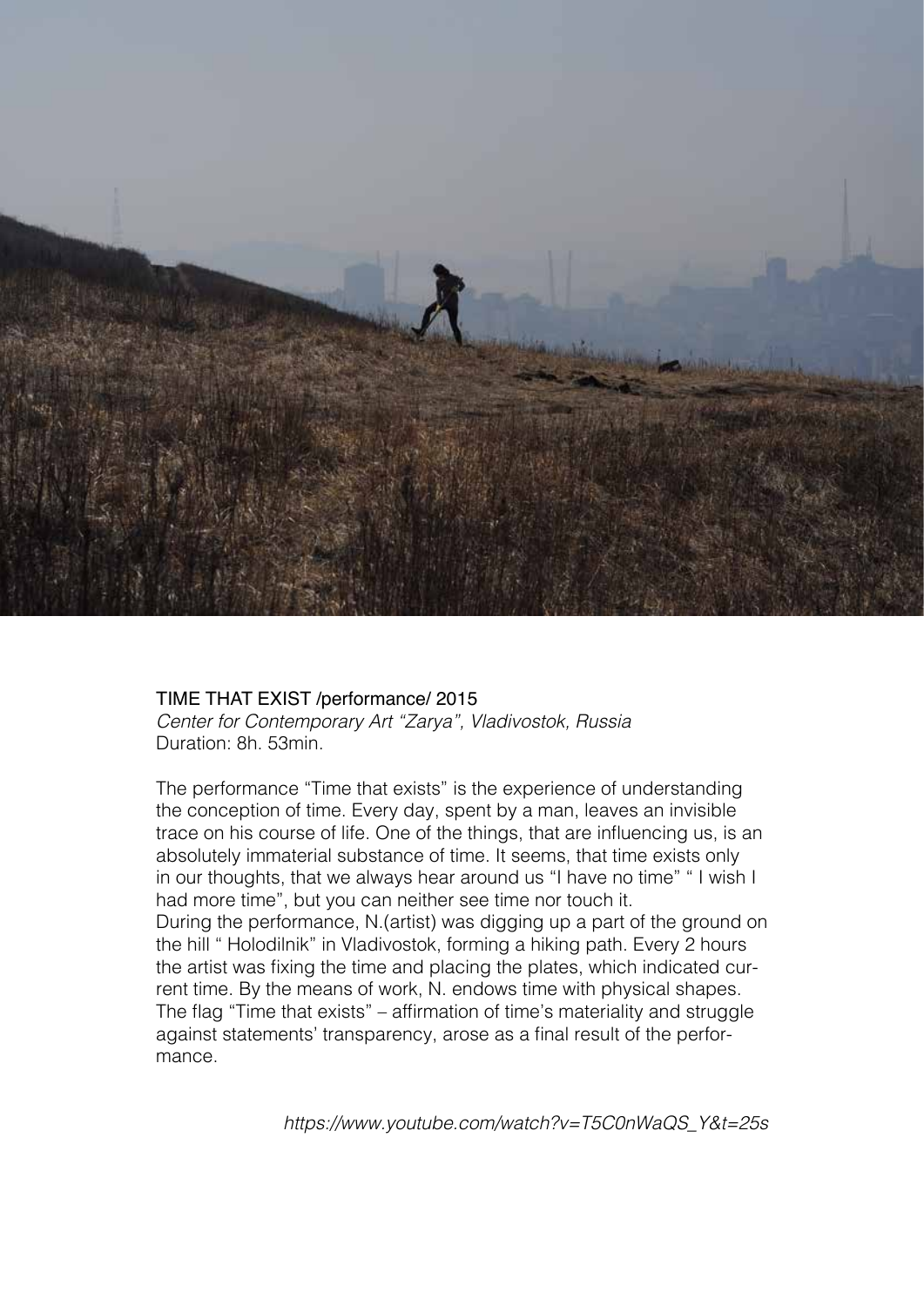

#### UNTITLED /performance/ 2013

*Archstoyanie Festival of Landscape Objects, Kaluga Region, Russia* Duration: 1st day – 6 hours, 2nd day – 8 hours

The very first time I was at the Louvre, the first thing I did was go to see the Mona Lisa. When I came back, my aunt asked, "Well, how was it?!" I told her that I was terribly sorry for her ... Hundreds of people constantly photographing a still image – it seemed to me that it was so difficult and unbearable for her to be there ... A lot of people want to take a picture and keep it as a souvenir (of course, taking a good picture through glass and the barrier is impossible), to bring a piece of a miracle back home ... Then, I started thinking about the relationship between the artist and his work. Well, any work of art is basically a naked artist telling the viewer all the most intimate details about him, and sometimes even what he is ashamed or afraid of ... People can form their own opinions, both about the artist and his work. They can think well of him, but they can also walk all over him; they can laugh, wonder, be angry or feel absolute happiness, etc. ... And you know what? I became convinced of that using this work of art as an example. I saw all the emotional gradations – all in one work of art. In general, the first day I lay there for six hours, and then the second day for eight hours, and I took an hour-long break. It can be compared to a children's game when they hide something very important under glass. And, of course, the theme – which everyone thought about – is the afterlife ... But I don't think it's bad. It is a story about a person who felt so bad that he tried to get away from it all, but the people remained. What Andrei Levkin said after the death of Yanka Dyagileva seems very appropriate here, "Angel, interrupted. This life is very similar to a wire: you have to walk through it, swinging: you walk, look down and fall, glowing with some crap. You've become something that has no name. You're lying there, where all sleep well: yes, the snow is always under us. Don't fly, don't fly so low." This is only a short part of a long text ... You know, it is still hard for me to write texts; I feel and understand more on the inside. But I hope I have made something clear, more or less ... Just in case there are any questions. And yes, this performance was the most difficult for me. My friends told me that everything has been thought through perfectly to cause a response ... But this was not even my goal (and that is the funniest thing!) because I did the same performance two years ago at a museum. All my artist friends turned up, but it was nothing extraordinary – I lay there for only two hours and the audience had seen everything already. I didn't even think about ordinary people coming here – bringing their own worlds with them – and that there will be so many responses, and these responses will be so sincere

> *https://www.youtube.com/watch?v=ZxTsqhGc9a8 https://youtu.be/19d6Qr0V8gU*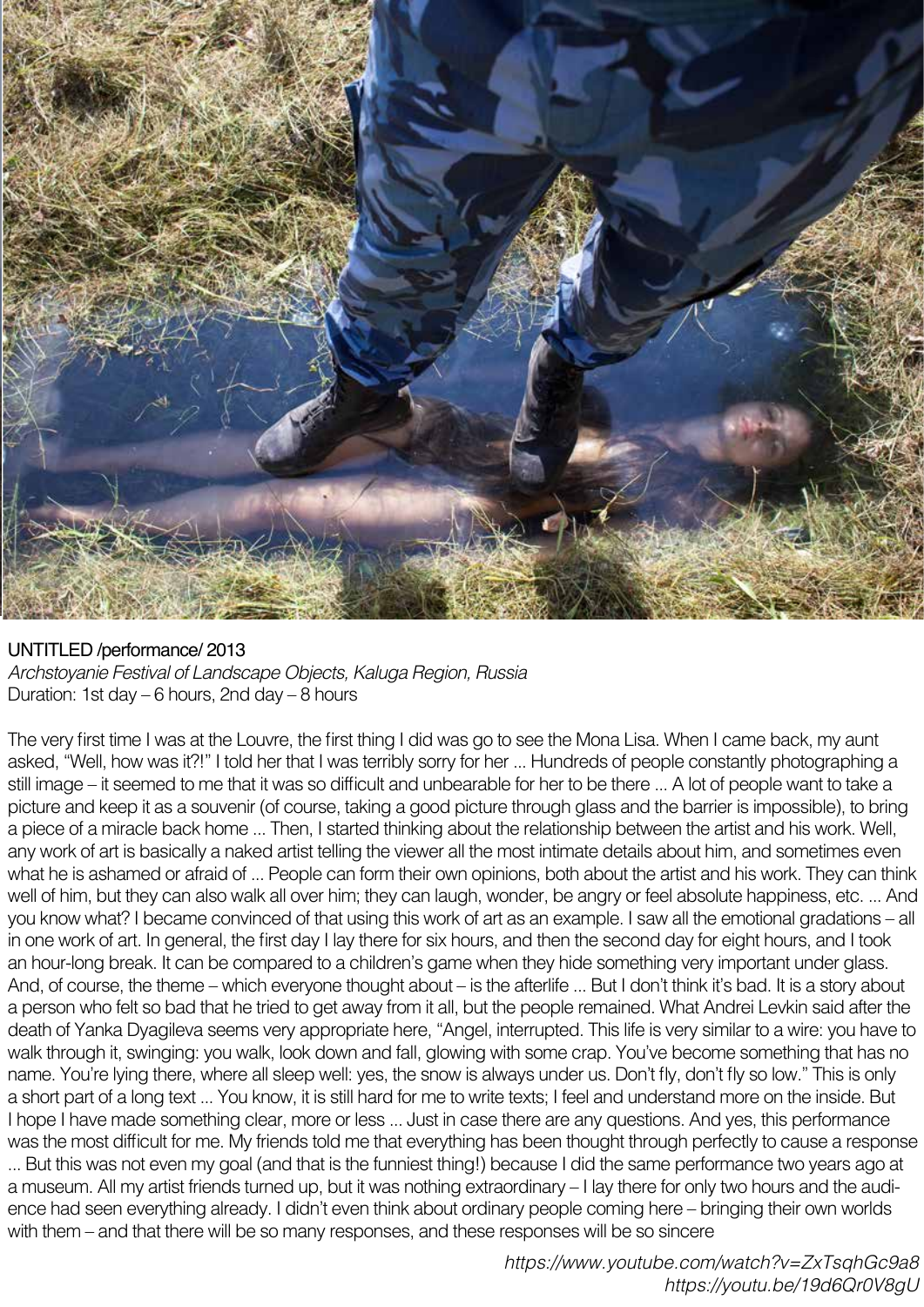

## A VERY SCARY ROOM /performance/ 2019

*Solyanka State Gallery, Moscow, Russia* Duration: 4 hours

Upon entering, participants found themselves in a "prison visiting room" separated from me by a glass partition. Conversations would begin as soon as participants picked up the phone, I'd ask: "What would you like to be free of?". Conversation ended 20 minutes later with a bright flash of white light, symbolizing deliverance.

https://www.youtube.com/watch?v=Zg4DRNOLyTc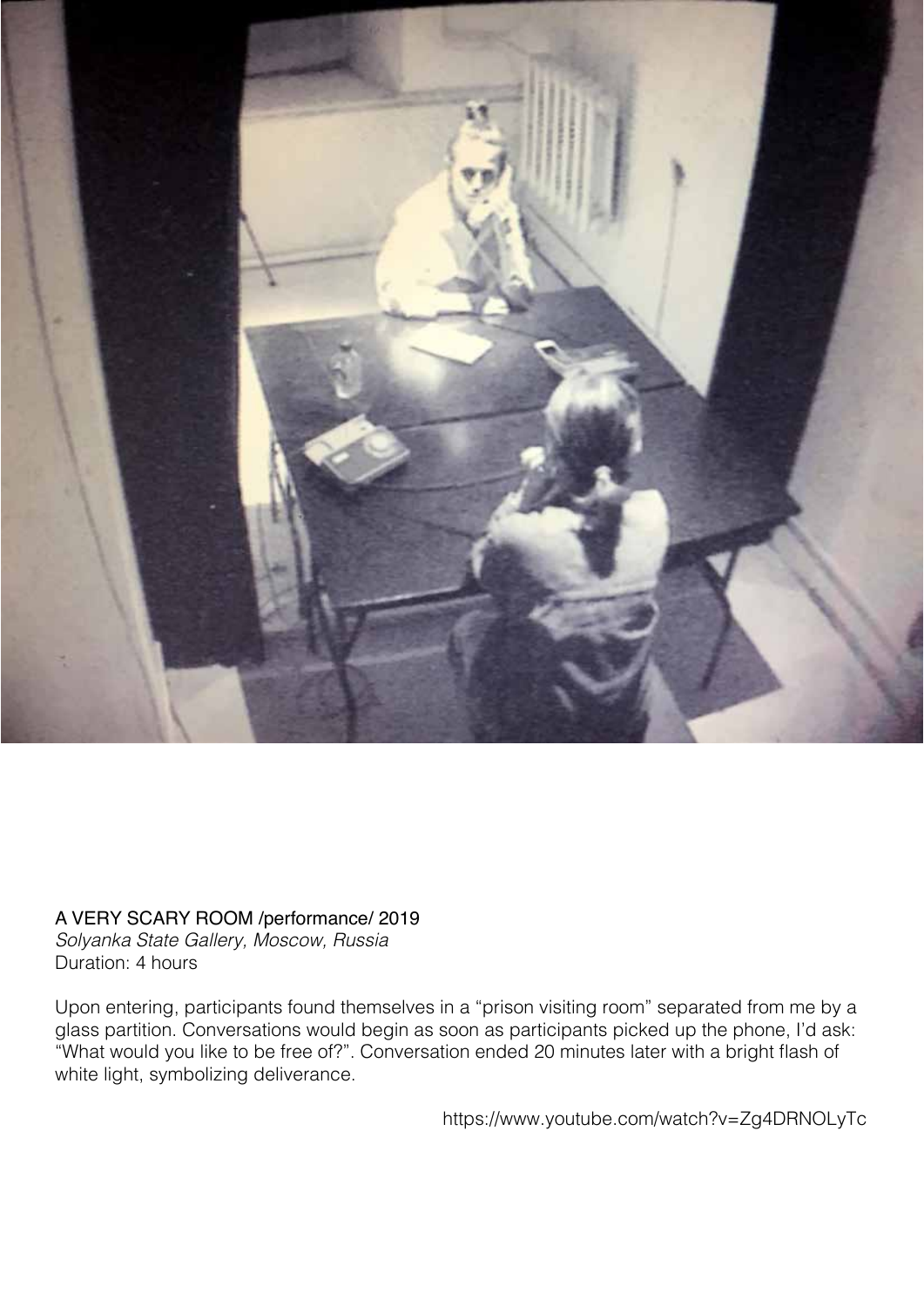

### 2344 (ARIADNE'S THREAD) /performance/ 2017

*"Man as Bird. Images of Journeys" Special project of the Pushkin State Museum of Fine Arts as the Collateral Event of the 57th International Art Exhibition of La Biennale di Venezia, Palazzo Soranzo Van Axel, Venice* Duration: 1-5 hours

#### The performance is based on the previous

 performance by Olga Kroytor "2344" where the number identifies the length of the thread that the artist's dress was made of. In the final project of the exhibition "Here and Now" the artist moves away from the position of the main performer since the director and the performer have their own ways to go. The artwork tells about the interaction and interleaving of private stories and experience forming a web of life. The dress becomes the metaphor of the conventions of the existence. It is a reference to the artist's earlier performance "Cocoon" where the observable cocoon became the symbol of the illusory security. In this case the dress becomes a "shell" that everyone needs to remove by naturally making their own path - intersecting and creating a new figurative reality

> *https://www.youtube.com/watch?v=0fMxWdoOsKg https://www.youtube.com/watch?v=rap6KDuYaUk*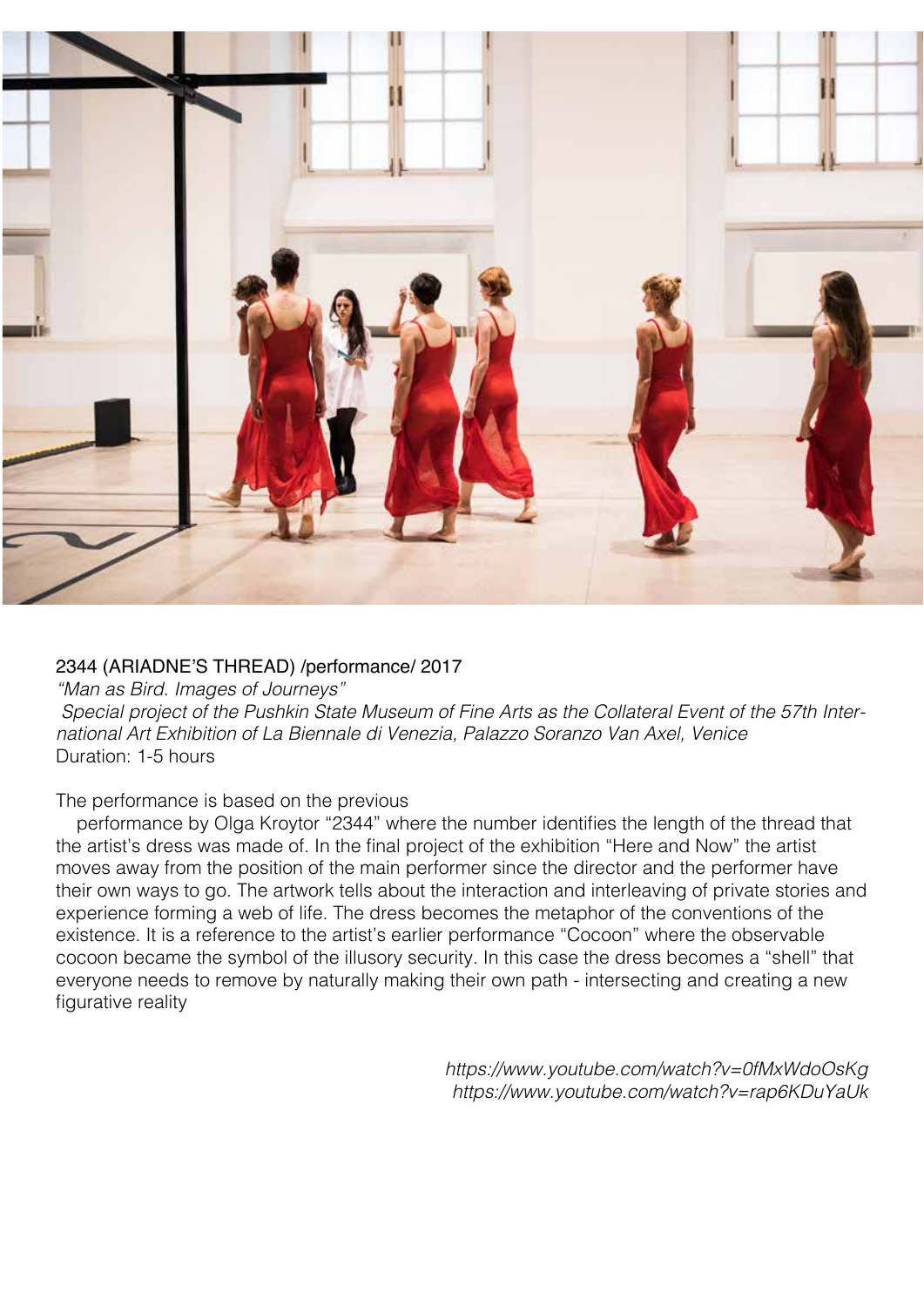

"SORRY, I'M LATE" /performance/ 2019 *Leveldva restaurant, Moscow, Russia* Duration: 4 hours

"This performance consisted of me acting at a dinner party the way I'd act if I was at home: taking a bath, reading a book, drinking, painting, watching TV, eating, sitting by the fireplace and occasionally adding firewood. I didn't pay attention to the other guests, neither looking at them nor talking to them. Three hours later, I changed into my regular clothes and emerged before the audience with the words: "Sorry, I'm late."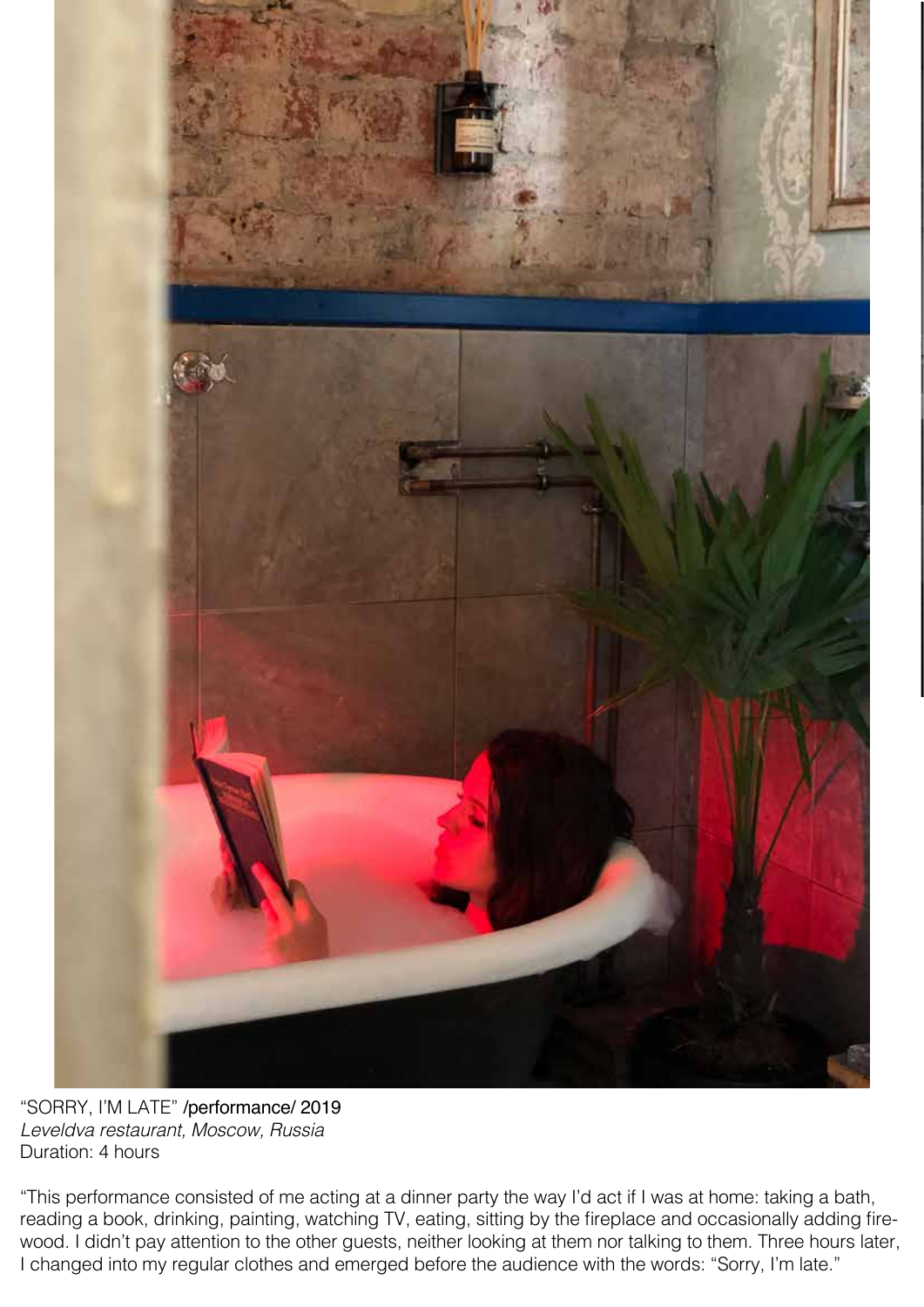

### THE FULCRUM /performance/ 2013

*Garage Museum of Contemporary Art, Moscow, Russia* Duration: 2 hours

The Fulcrum both a symbolic and physical attempt to find support in reality, where the basic values are constantly changing and being replaced by new guidelines. A controversial merging of the sensation of flight, and fear of falling, results in a feeling of both personal greatness and total solitude. The Fulcrum transports into a metaphor of finding 'a pivot' and raises questions about who we are when we're alone and whether we can handle it.

*https://www.youtube.com/watch?v=QHd8o0FiPFU*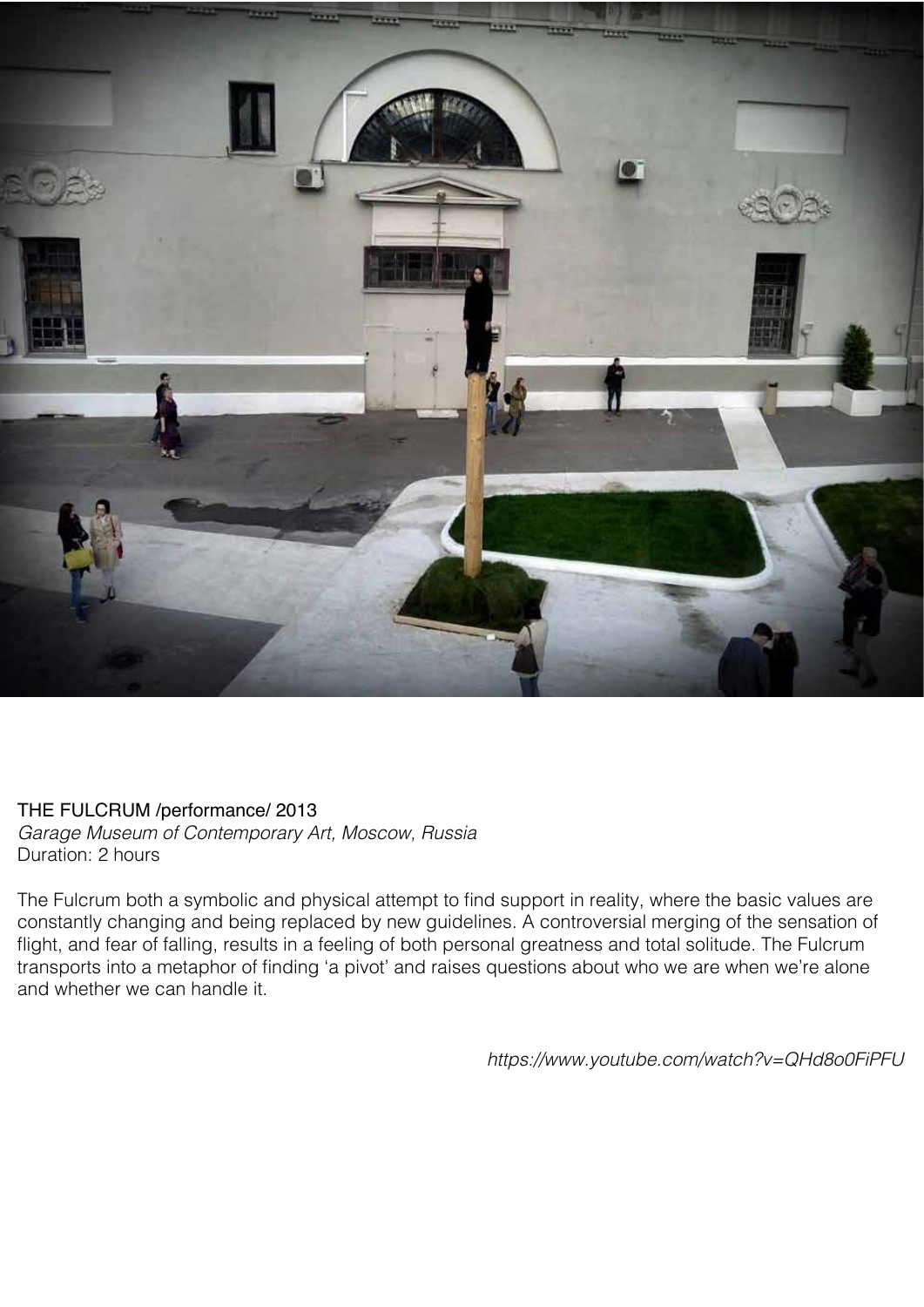

ISOLATION /performance/ 2015 *The Garage Museum of Contemporary Art , Moscow, Russia* Duration: 1 hour

2014 saw the launch of military operations in Ukraine, along with a time when doing anything became impossible. I'd spend 24hrs a day reading the news, as did my colleagues; making art at a time like simply wasn't possible. I was suffocating from the impossibility of what was happening, and I had the idea for a performance. At the same time, I was asked to take part in Hans-Ulright Obrist's project "Do It," where artists wrote instructions for realizing their works. I chose Tino Segal's, which simply stated: "Do it, keep doing it."

*https://www.youtube.com/watch?v=pNCkGZUgFd0&t=25s*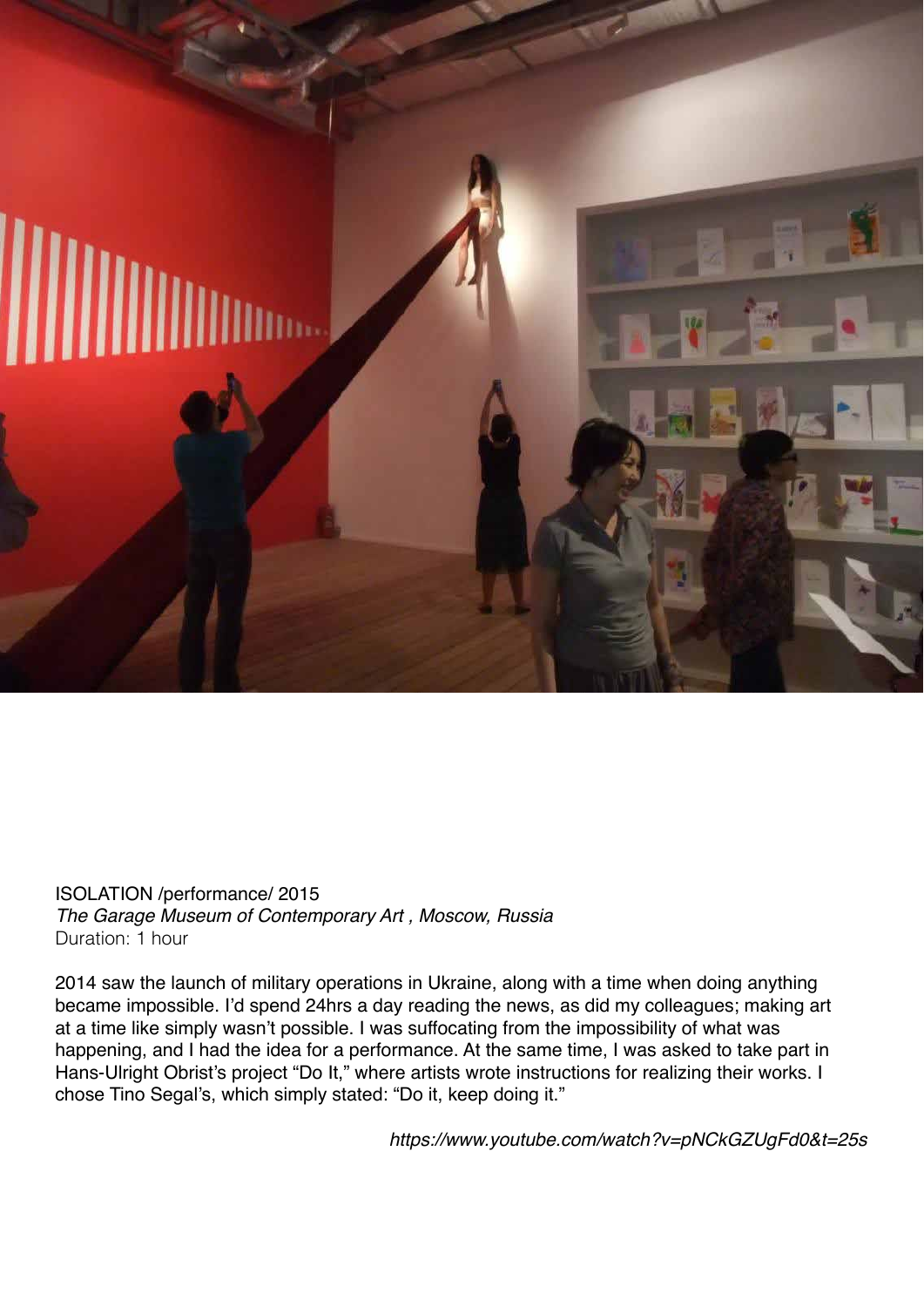

Guilt /performance/ 2011 *ArtSquat Forum Special Project of the 4th Moscow Biennale of Contemporary Art, Moscow, Russia* Duration: 2 hours

"Guilt" consists of me kneeling on salt for four hours. It draws from a Slavic tradition of punishment. The performance is an attempt to purify through pain; to understand its symptoms as well as what's stronger — internal or external.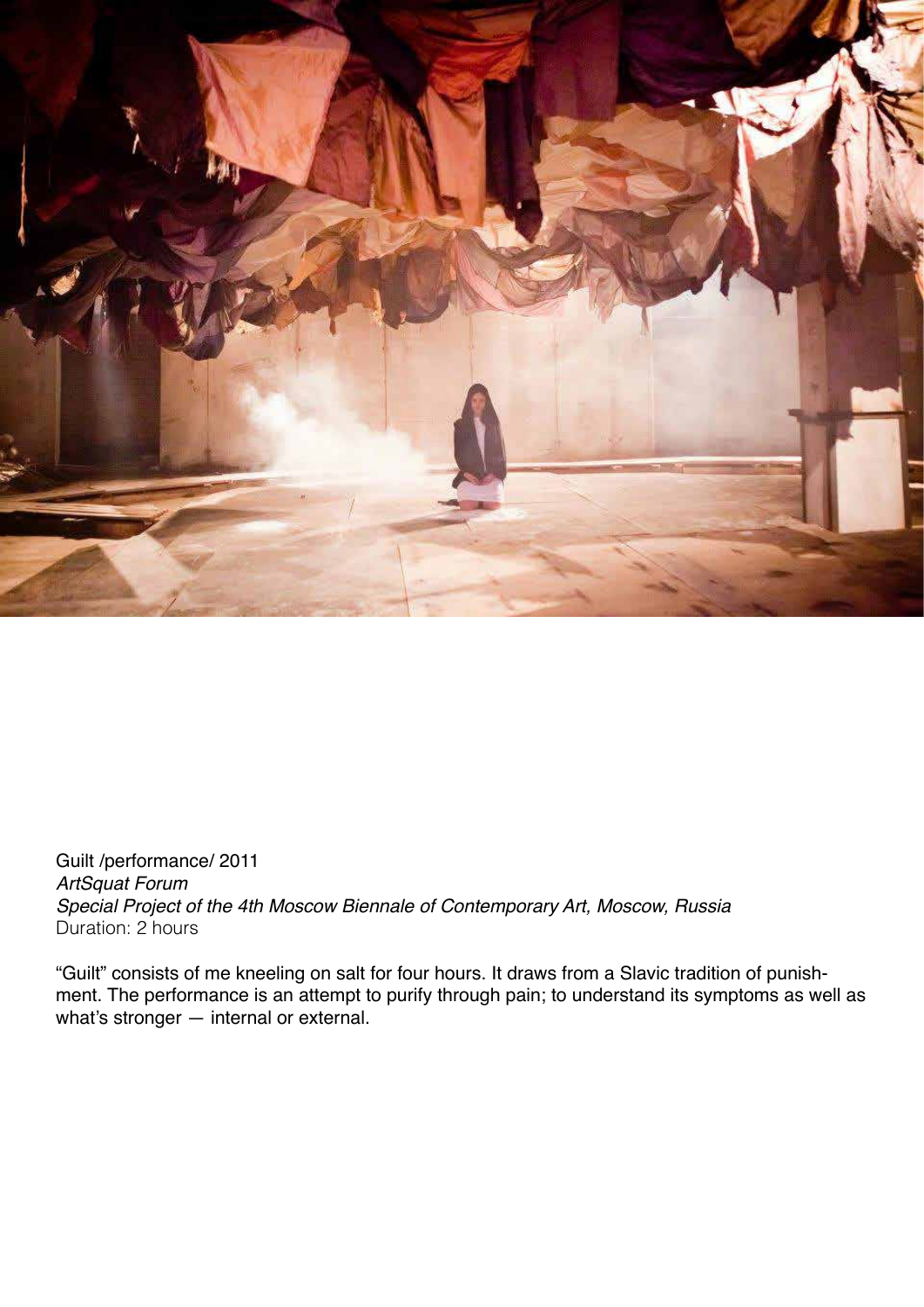

COCOON /performance/ 2016 *Archstoyanie Festival of Landscape Objects, Kaluga Region, Russia* Duration: 1 hour

"The Cocoon becomes a symbol of protection and a harbinger of something new but simultaneously, as warning that with time, a place of safety can become dangerous for the wanderer it contains."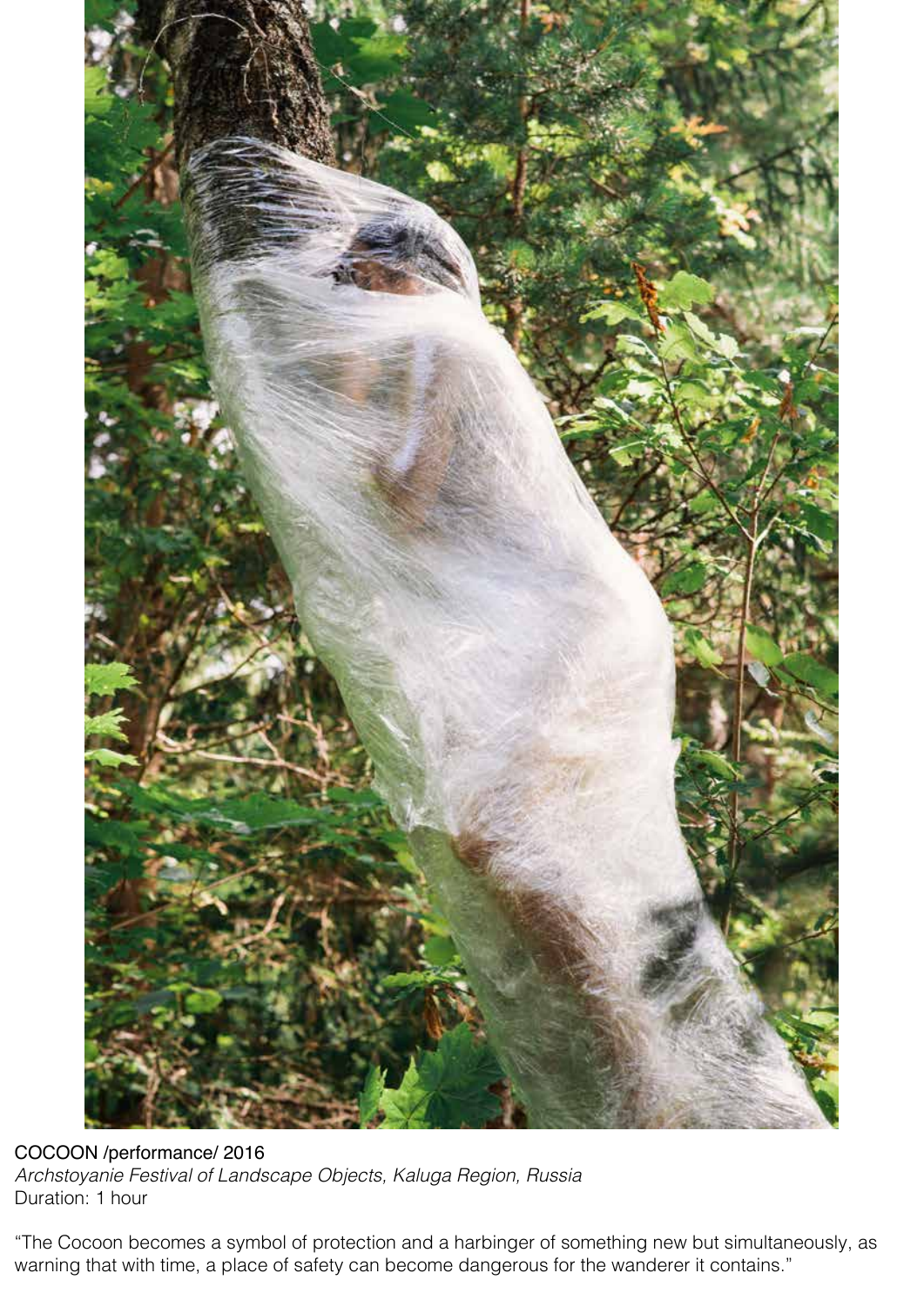

#### THE OVERCOME /performance/ 2015

*Street Art Museum, Saint Petersburg, Russia* Duration: 1 hour

Olya Kroytor has practiced performance art in open public spaces for quite a long time. The artist's main topic and philosophy: a space trial with her own body acquires the status of the public act, and the risk, linked to improvisation, is necessary for any performance. The artist rejects the sterile laboratorial environment of galleries and museums for the sake of an open and unforeseen result. Performance was a real suffer to her. Hanging upside down, she was trying to shake with hope in order to free herself. The attempts to overcome the resistance of the perishing rope, the gravitational pull and the wind that continuously changes the amplitude of the rocking are the real suffering of the present. The stoic opposition to the open environment, its turbulent nature and the inability to define the right direction are the metaphoric expression of today's personality and state of society The moment when an artist becomes free has a very symbolic meaning - the help had come from the side.